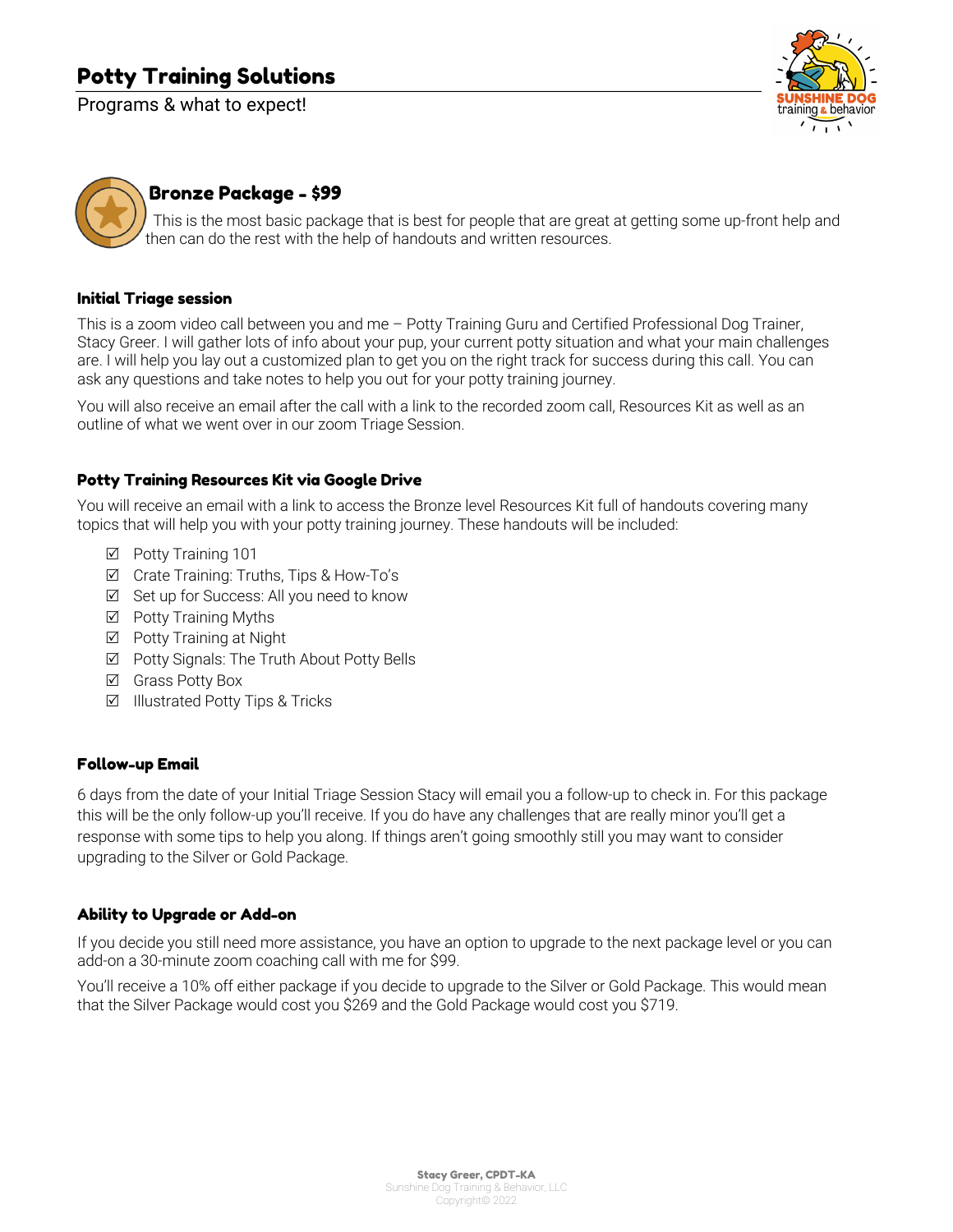

# Silver Package - \$299

 This is the mid-level package that suits people that are great at getting some up-front help and then can do the rest with the help of handouts, written resources and also some videos.

# Initial Triage session

This is a zoom video call between you and me – Potty Training Guru and Certified Professional Dog Trainer, Stacy Greer. I will gather lots of info about your pup, your current potty situation and what your main challenges are. I will help you lay out a customized plan to get you on the right track for success during this call. You can ask any questions and take notes to help you out for your potty training journey.

You will receive an email afterwards with a link to the recorded zoom call, your Google Drive Resources Kit as well as an outline of what we went over in our zoom Triage Session.

# Potty Training Resources Kit via Google Drive

You will receive an email with a link to access the Silver level Resources Kit full of handouts, videos and a handy Troubleshooting Guide covering all topics that will help you with your potty training journey. These handouts will be included:

- **Ø** Potty Training 101
- R Crate Training: Truths, Tips & How-To's
- $\boxtimes$  Set up for Success: All you need to know
- $\boxtimes$  Potty Training Myths
- **Ø** Potty Training at Night
- R Potty Signals: The Truth About Potty Bells
- **Ø** Grass Potty Box
- $\boxtimes$  Illustrated Potty Tips & Tricks
- $\boxtimes$  Troubleshooting Guide covering all problem areas!

# PLUS **videos detailing many common potty topics and their solutions!** Video topics include:

- $\boxtimes$  The truth about potty pads & how to be successful without them!
- $\boxtimes$  Crate training done right . . . & easy!
- $\boxtimes$  Successful potty training when you don't have a yard!
- $\boxtimes$  Confinement issues when your dog isn't crate trained or hates the crate!
- $\boxtimes$  How to successfully potty train while working fulltime away from home!

# Follow-up Emails

6 days from the date of your Initial Triage Session Stacy will email you a follow-up to check in and then again 20 days after the first follow-up email. If you do have any challenges that are minor you'll get a response with some tips to help you along. If things aren't going smoothly still you may want to consider upgrading to the Gold Package.

#### Ability to Upgrade or Add-on

If you decide you still need more assistance, you have an option to upgrade to the next package level or you can add-on a 30-minute zoom coaching call with me for \$99.

You'll receive a 10% off either package if you decide to upgrade to the Gold Package. This would mean that the Gold Package would cost you \$719.